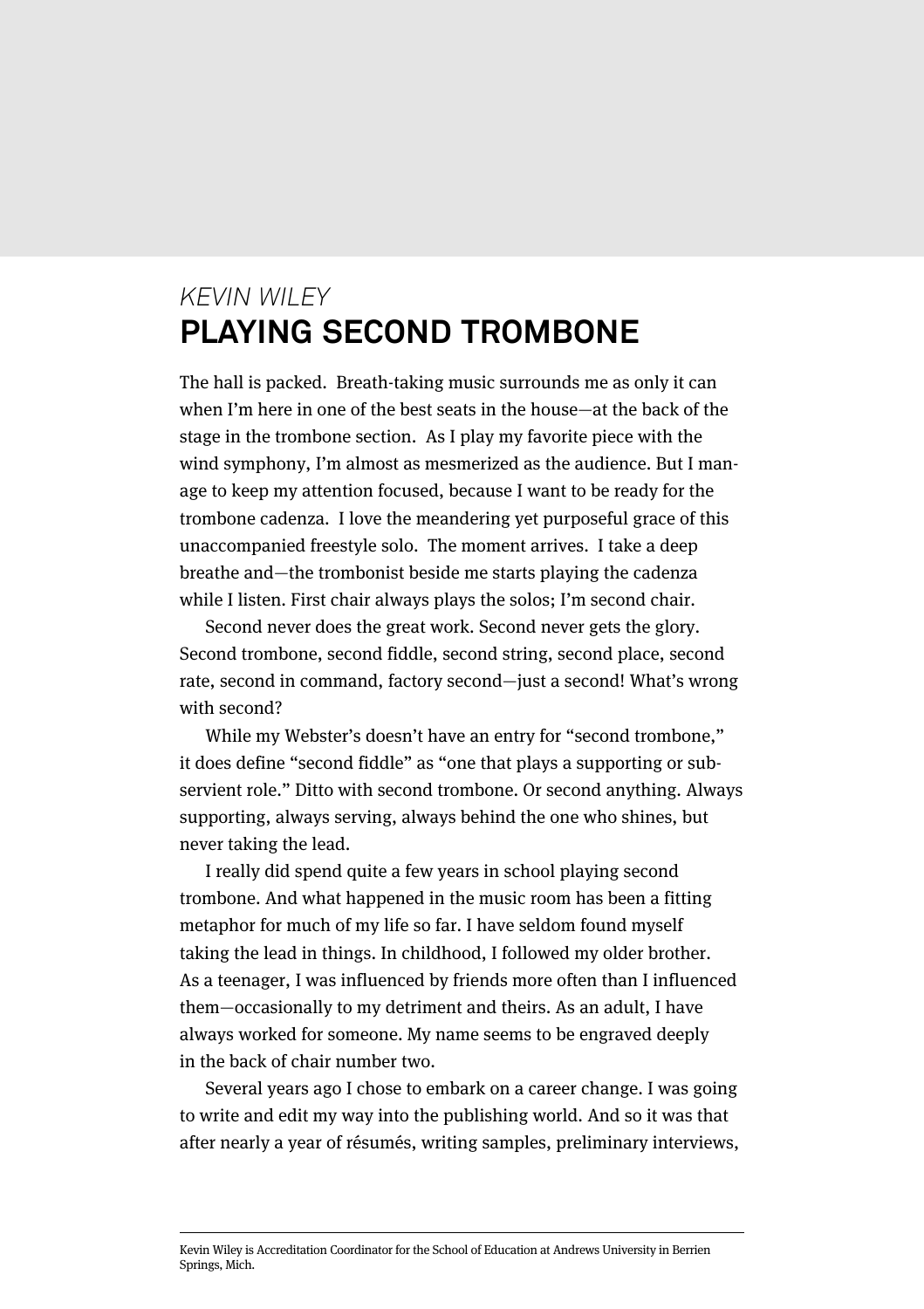and not enough freelance work, I finally found a good job—as an administrative assistant in an academic department at a university. This wasn't exactly the job that I had dreamed of. It would have boosted my self esteem to call it second chair! Eventually, though, I found that particular second chair to fit my frame quite comfortably. And it fit me even better as I grew to understand that I could simply occupy second chair, or I could become a second chair leader. I learned that those of us who sit in second chair have a responsibility to be second chair leaders.

What's a second chair leader? According to Mike Bonem, co-author of Leading from the Second Chair, a second chair leader is "someone in a subordinate role whose influence on others adds value throughout the organization" (quoted in Boyle, 2008, p. 7).

Bonem is right on the money—a second chair leader plays a "subordinate role," working for a leader. She may truly be second chair, i.e., assistant director, vice president, or associate pastor. Or he might be a farm hand, custodian, data entry clerk, or, like me, an administrative assistant. But whatever the venue, the distinguishing feature that makes second chair occupants into second chair leaders is their ability to influence others—to lead—in a way that benefits the organization for which they work.

And so as a second chair leader I found that I had to keep a delicate balance between being a follower and being a leader. As a lifelong second chair I was accustomed to taking orders from the boss. But I had to learn how to take the lead in appropriate ways and under the right circumstances. I was facing the conundrum that is the root of what Bonem and Patterson (2005) have called the "three paradoxes" of second chair leadership.

The first paradox is the need to simultaneously be a bold initiator and a faithful follower. In my administrative assistant job, for example, my leader expected me to act with some autonomy, leading out in the projects and processes that were the stuff of my job. She gave me the conditional authority to take charge of my work. At the same time, I had to be ready to take direction from her. Sometimes she came to me with a project that preempted "my" project. At such a moment I had to trust her and choose to faithfully work for the good of the department and the people that we served. As a loyal follower, I gave her all the material and emotional support I could.

Second is the deep vs. wide paradox, the attempt to keep my feet on the ground while having an aerial view at the same time. As an admin